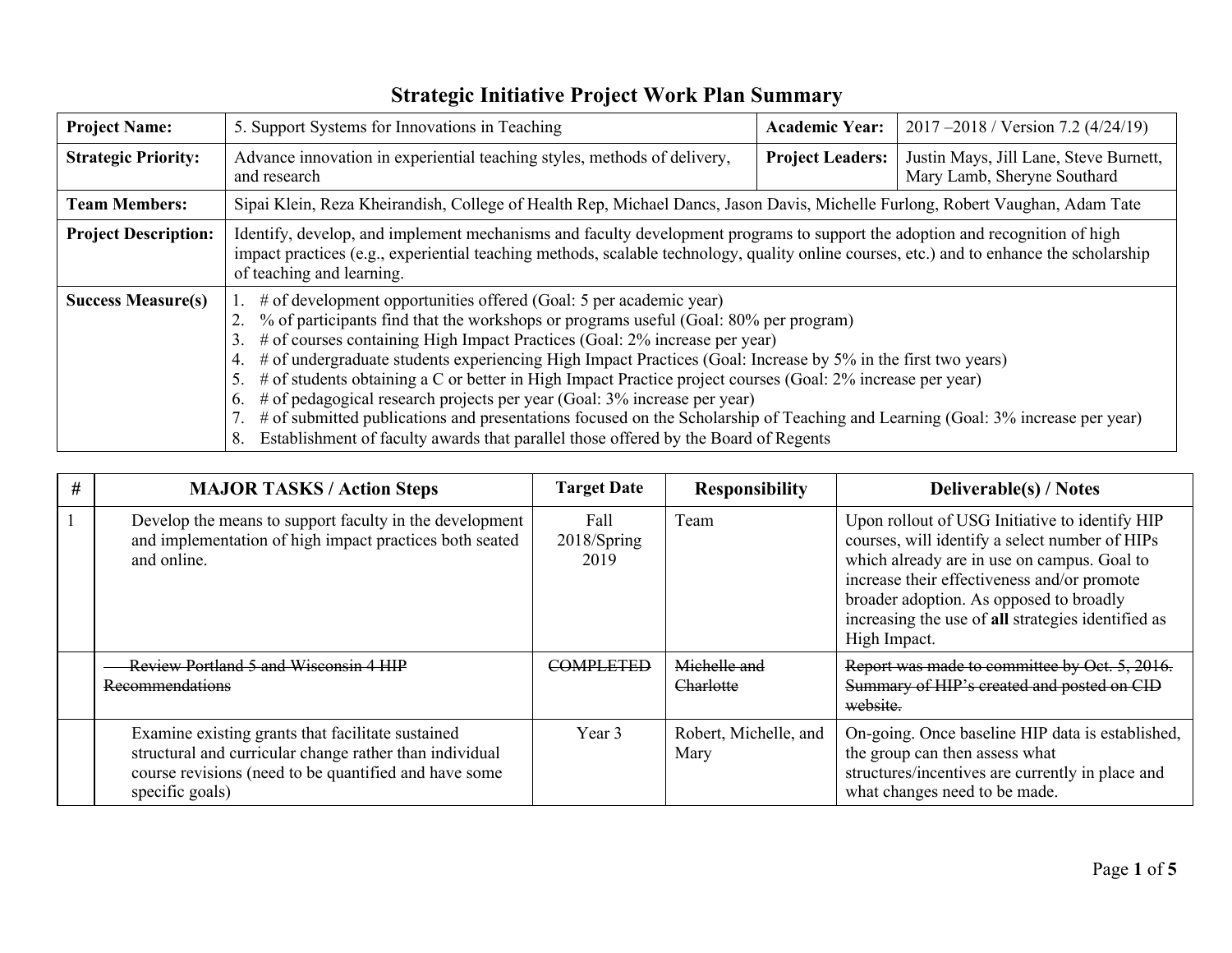| #              | <b>MAJOR TASKS / Action Steps</b>                                                                                                                                                                                                                                                              | <b>Target Date</b>    | <b>Responsibility</b>                                                  | <b>Deliverable(s) / Notes</b>                                                                                                                                                                                                             |
|----------------|------------------------------------------------------------------------------------------------------------------------------------------------------------------------------------------------------------------------------------------------------------------------------------------------|-----------------------|------------------------------------------------------------------------|-------------------------------------------------------------------------------------------------------------------------------------------------------------------------------------------------------------------------------------------|
|                | Develop a middle years program, including i.e. inquiry-<br>based learning, study abroad, service learning theme<br>related to major, etc. <sup>i</sup>                                                                                                                                         | Year 3                | Michelle and Mary                                                      | Develop a report exploring the feasibility of<br>developing a program for transfer students and<br>sophomore/juniors.                                                                                                                     |
|                | Collect data from faculty on current practices and<br>impediments to implementing best practices                                                                                                                                                                                               | Year 2                | Justin, Mary, and<br>Sheryne                                           | Upon implementation of USG HIP Initiative and<br>collection of HIP data, will target those faculty<br>currently utilizing HIPs to determine best<br>practices and what resources, if any, are needed<br>to further support their efforts. |
|                | Identify strategies for addressing impediments to HIP, e.g.<br>grants, resources, mentoring, alternative scheduling, etc.                                                                                                                                                                      | Year 3                | Mary, Reza, Robert                                                     | Revise existing grants to encourage the HIPs we<br>are targeting. Develop other strategies after<br>seeing impediments and ideas from faculty.                                                                                            |
|                | Establish a baseline of the number of undergraduate<br>students experiencing High Impact Practices, such as<br>writing intensive courses and peer academic mentoring,<br>and increase it by 5% in the first two years. (subsequent<br>percentage goals to be established after baseline study) | Year 3<br>(Fall 2019) | Justin, Jill, Mary, and<br>Sherry                                      | Awaiting rollout of USG Initiative which will tag<br>courses that contain HIPs as part of the<br>Academic Data Collection each term.                                                                                                      |
| $\overline{2}$ | Develop policies and guidelines surrounding the<br>teaching of online courses to ensure compliance with<br>federal guidelines.                                                                                                                                                                 |                       | Team                                                                   |                                                                                                                                                                                                                                           |
|                | Benchmark other institutions' policies and develop set of<br>best practices                                                                                                                                                                                                                    | <b>COMPLETED</b>      | Justin, Jill, and Sherry                                               | Completed Fall 2016.                                                                                                                                                                                                                      |
|                | Write guidelines for faculty development to teach<br>courses taught 100% online (Academy, Quality Matters,<br>etc.)                                                                                                                                                                            | <b>COMPLETED</b>      | Michelle, Justin,<br>Sherry, and Robert                                | Draft completed April 2017 and shared with<br>focus groups.                                                                                                                                                                               |
|                | Adopt guidelines for the development and instruction of<br>100% online courses                                                                                                                                                                                                                 | Spring 2017           | Justin, Jill, Sherry,<br>and various<br>departmental<br>administrators | Discussions are on-going with various<br>departments, which offer 100% online programs,<br>to adopt a set of standards. Various department<br>specific standards have been adopted - but not<br>fully across all online programs.         |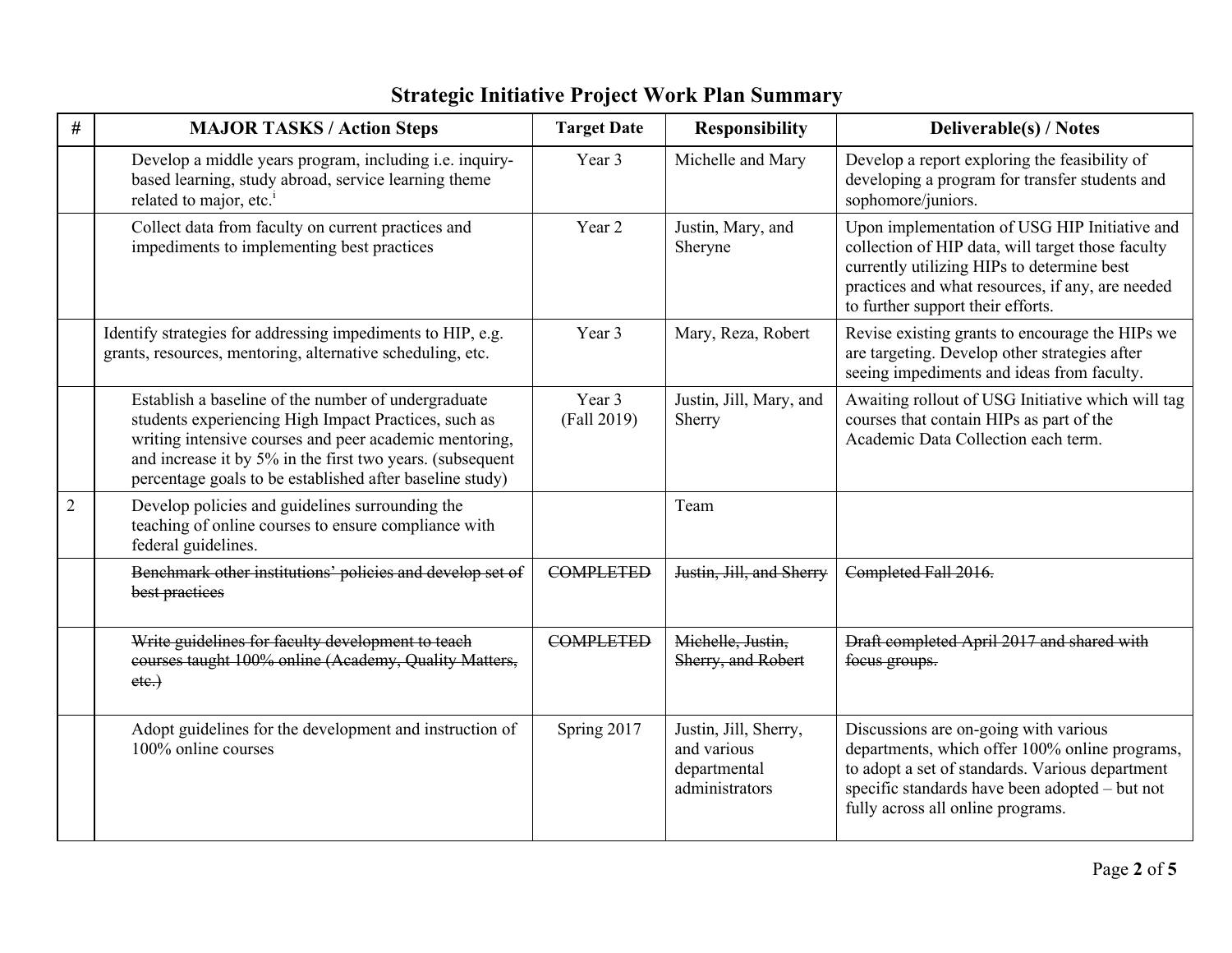## **# MAJOR TASKS / Action Steps Target Date Responsibility Deliverable(s) / Notes** Academy for Online Course Development has adopted the Quality Matters Rubric as its method of assessing courses as part of the training program. Will look to leverage training developed by USG eCore/eCampus. Develop process for ensuring course compliance Year 2-3 Jill, Justin, Robert Long-range plan is to get courses/programs certified by Quality Matters. Will work with fully online programs to gauge level of interest and provide support to ensure courses/programs pass review.

## **Strategic Initiative Project Work Plan Summary**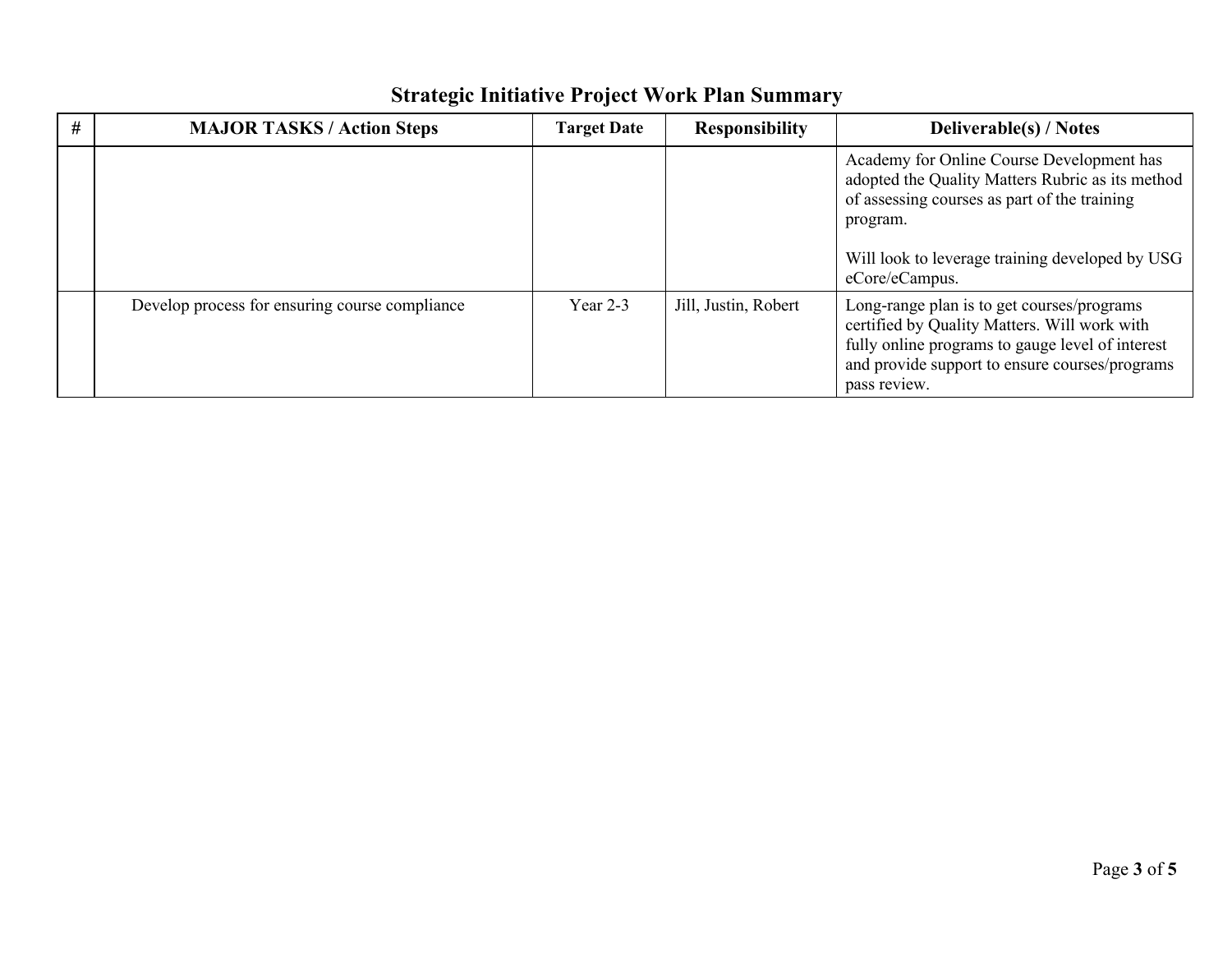Exceeded Target

| $\#$           | <b>Success Measure</b>                                                                  | Goal                                | 2016-2017                                                      | 2017-2018                                                                 | 2018-2019                                                           | 2019-<br>2020 | $2020 -$<br>2021 | $2021 -$<br>2022 |
|----------------|-----------------------------------------------------------------------------------------|-------------------------------------|----------------------------------------------------------------|---------------------------------------------------------------------------|---------------------------------------------------------------------|---------------|------------------|------------------|
|                | # of development opportunities offered                                                  | 5 per year                          | 23                                                             | 25<br>(Fall<br>2017/Spring<br>2018 data only)                             | 23<br>(Fall<br>2018/Spring<br>2019 data<br>only)                    |               |                  |                  |
| $\overline{2}$ | % of participants find that the workshops or<br>programs useful                         | 80% per program                     | 88%                                                            | 80%<br>(Fall<br>2017/Spring<br>2018 data only)                            | 83%<br>(Fall)<br>2018/Spring<br>2019 data<br>only)                  |               |                  |                  |
| 3              | # of courses containing High Impact Practices                                           | 2% increase per<br>year             | N/A                                                            | Delayed by<br><b>USG</b> initiative<br>implementation                     | Fall 2019                                                           |               |                  |                  |
| $\overline{4}$ | # of undergraduate students experiencing High<br><b>Impact Practices</b>                | 5% increase per<br>year (2019-2021) | N/A                                                            | Delayed by<br>USG initiative<br>implementation                            | Fall 2019                                                           |               |                  |                  |
| 5              | # of students obtaining a C or better in High<br><b>Impact Practice project courses</b> | 2% increase per<br>year             | N/A                                                            | Delayed by<br><b>USG</b> initiative<br>implementation                     | Fall 2019                                                           |               |                  |                  |
| 6              | # of pedagogical research projects per year                                             | 3% increase per<br>year             | 12/29<br>(41% of<br>approved<br>proposals were<br>pedagogical) | 7/14<br>$(50\% \text{ of }$<br>approved<br>proposals were<br>pedagogical) | 10/19<br>$(53%$ of<br>approved<br>proposals<br>were<br>pedagogical) |               |                  |                  |